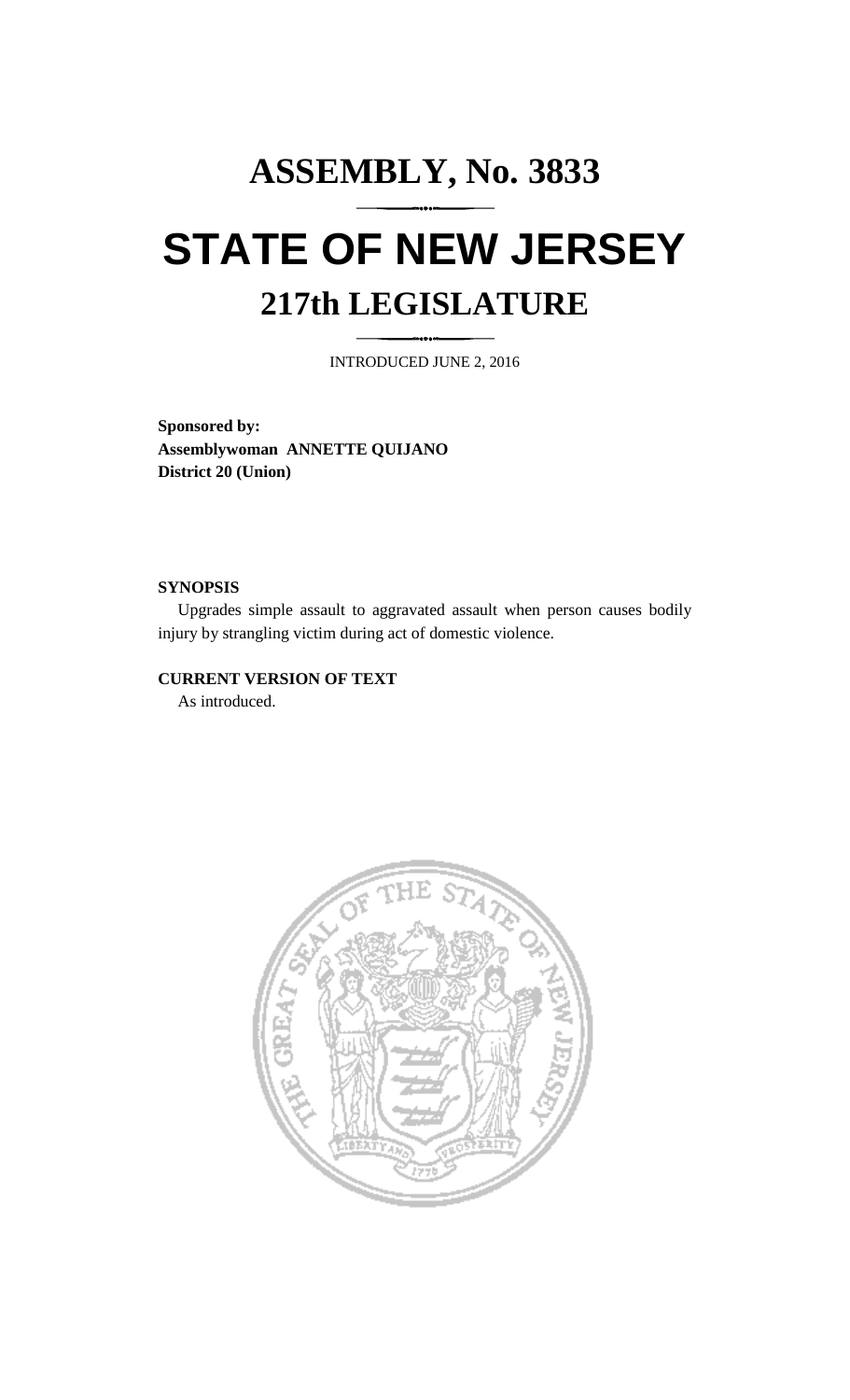**AN ACT** concerning assault and amending N.J.S.2C:12-1. **BE IT ENACTED** *by the Senate and General Assembly of the State of New Jersey:* 1. N.J.S.2C:12-1 is amended to read as follows: 2C:12-1. Assault. a. Simple assault. A person is guilty of assault if he: (1) Attempts to cause or purposely, knowingly or recklessly causes bodily injury to another; or (2) Negligently causes bodily injury to another with a deadly weapon; or (3) Attempts by physical menace to put another in fear of imminent serious bodily injury. Simple assault is a disorderly persons offense unless committed in a fight or scuffle entered into by mutual consent, in which case it is a petty disorderly persons offense. b. Aggravated assault. A person is guilty of aggravated assault if he: (1) Attempts to cause serious bodily injury to another, or causes such injury purposely or knowingly or under circumstances manifesting extreme indifference to the value of human life recklessly causes such injury; or (2) Attempts to cause or purposely or knowingly causes bodily injury to another with a deadly weapon; or (3) Recklessly causes bodily injury to another with a deadly weapon; or (4) Knowingly under circumstances manifesting extreme indifference to the value of human life points a firearm, as defined in subsection f. of N.J.S.2C:39-1, at or in the direction of another, whether or not the actor believes it to be loaded; or (5) Commits a simple assault as defined in paragraph (1), (2) or (3) of subsection a. of this section upon: (a) Any law enforcement officer acting in the performance of his duties while in uniform or exhibiting evidence of his authority or because of his status as a law enforcement officer; or (b) Any paid or volunteer fireman acting in the performance of his duties while in uniform or otherwise clearly identifiable as being engaged in the performance of the duties of a fireman; or (c) Any person engaged in emergency first-aid or medical services acting in the performance of his duties while in uniform or otherwise clearly identifiable as being engaged in the performance of emergency first-aid or medical services; or (d) Any school board member, school administrator, teacher, school bus driver or other employee of a public or nonpublic school

**Matter underlined thus is new matter.**

**EXPLANATION – Matter enclosed in bold-faced brackets [thus] in the above bill is not enacted and is intended to be omitted in the law.**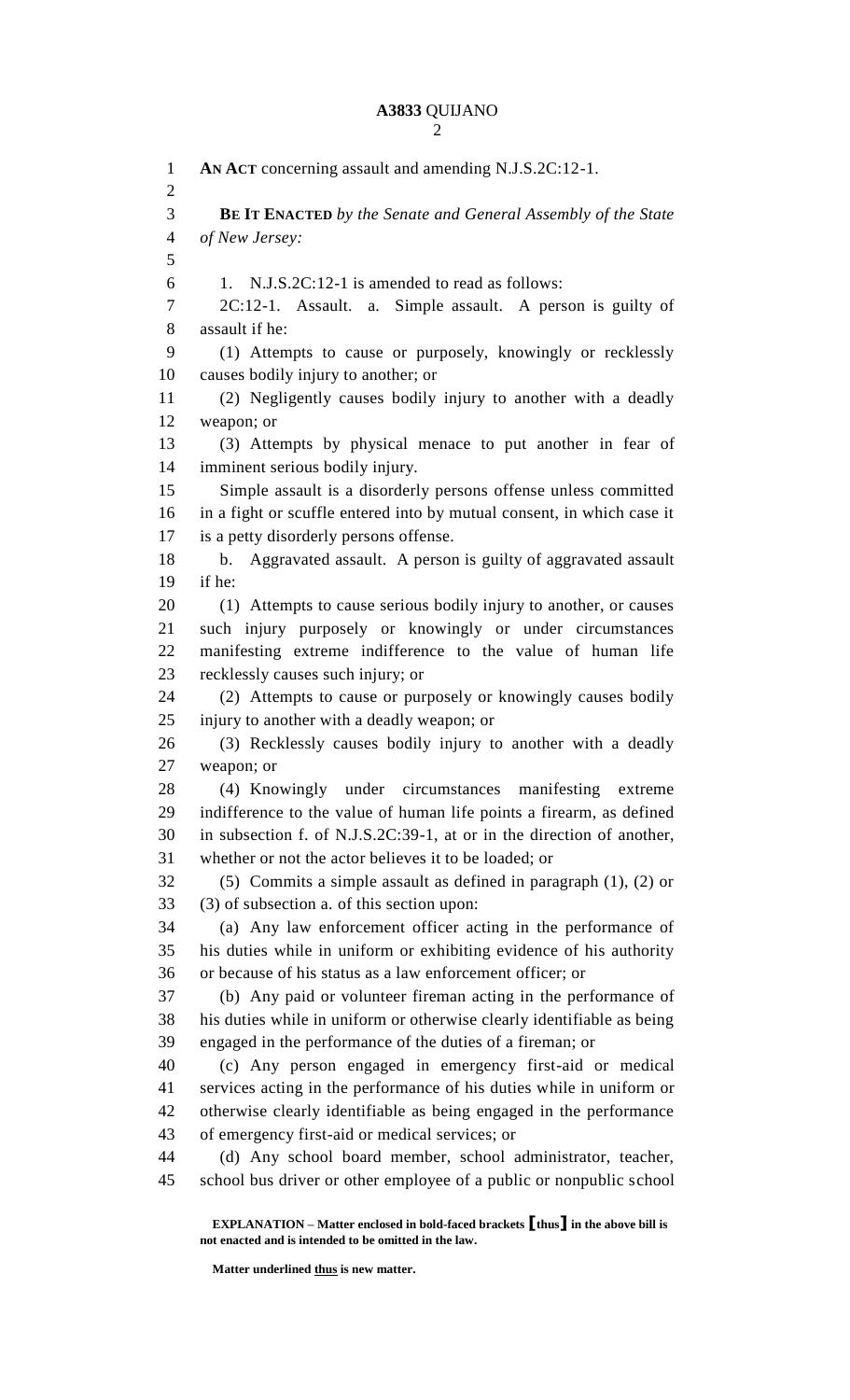or school board while clearly identifiable as being engaged in the performance of his duties or because of his status as a member or employee of a public or nonpublic school or school board or any school bus driver employed by an operator under contract to a public or nonpublic school or school board while clearly identifiable as being engaged in the performance of his duties or because of his status as a school bus driver; or

 (e) Any employee of the Division of Child Protection and Permanency while clearly identifiable as being engaged in the performance of his duties or because of his status as an employee of the division; or

 (f) Any justice of the Supreme Court, judge of the Superior Court, judge of the Tax Court or municipal judge while clearly identifiable as being engaged in the performance of judicial duties or because of his status as a member of the judiciary; or

 (g) Any operator of a motorbus or the operator's supervisor or any employee of a rail passenger service while clearly identifiable as being engaged in the performance of his duties or because of his status as an operator of a motorbus or as the operator's supervisor or as an employee of a rail passenger service; or

 (h) Any Department of Corrections employee, county corrections officer, juvenile corrections officer, State juvenile facility employee, juvenile detention staff member, juvenile detention officer, probation officer or any sheriff, undersheriff, or sheriff's officer acting in the performance of his duties while in uniform or exhibiting evidence of his authority or because of his status as a Department of Corrections employee, county corrections officer, juvenile corrections officer, State juvenile facility employee, juvenile detention staff member, juvenile detention officer, probation officer, sheriff, undersheriff, or sheriff's officer; or

 (i) Any employee, including any person employed under contract, of a utility company as defined in section 2 of P.L.1971, c.224 (C.2A:42-86) or a cable television company subject to the provisions of the "Cable Television Act," P.L.1972, c.186 (C.48:5A-1 et seq.) while clearly identifiable as being engaged in the performance of his duties in regard to connecting, disconnecting or repairing or attempting to connect, disconnect or repair any gas, electric or water utility, or cable television or telecommunication service; or

 (j) Any health care worker employed by a licensed health care facility to provide direct patient care, any health care professional licensed or otherwise authorized pursuant to Title 26 or Title 45 of the Revised Statutes to practice a health care profession, except a direct care worker at a State or county psychiatric hospital or State developmental center or veterans' memorial home, while clearly identifiable as being engaged in the duties of providing direct patient care or practicing the health care profession; or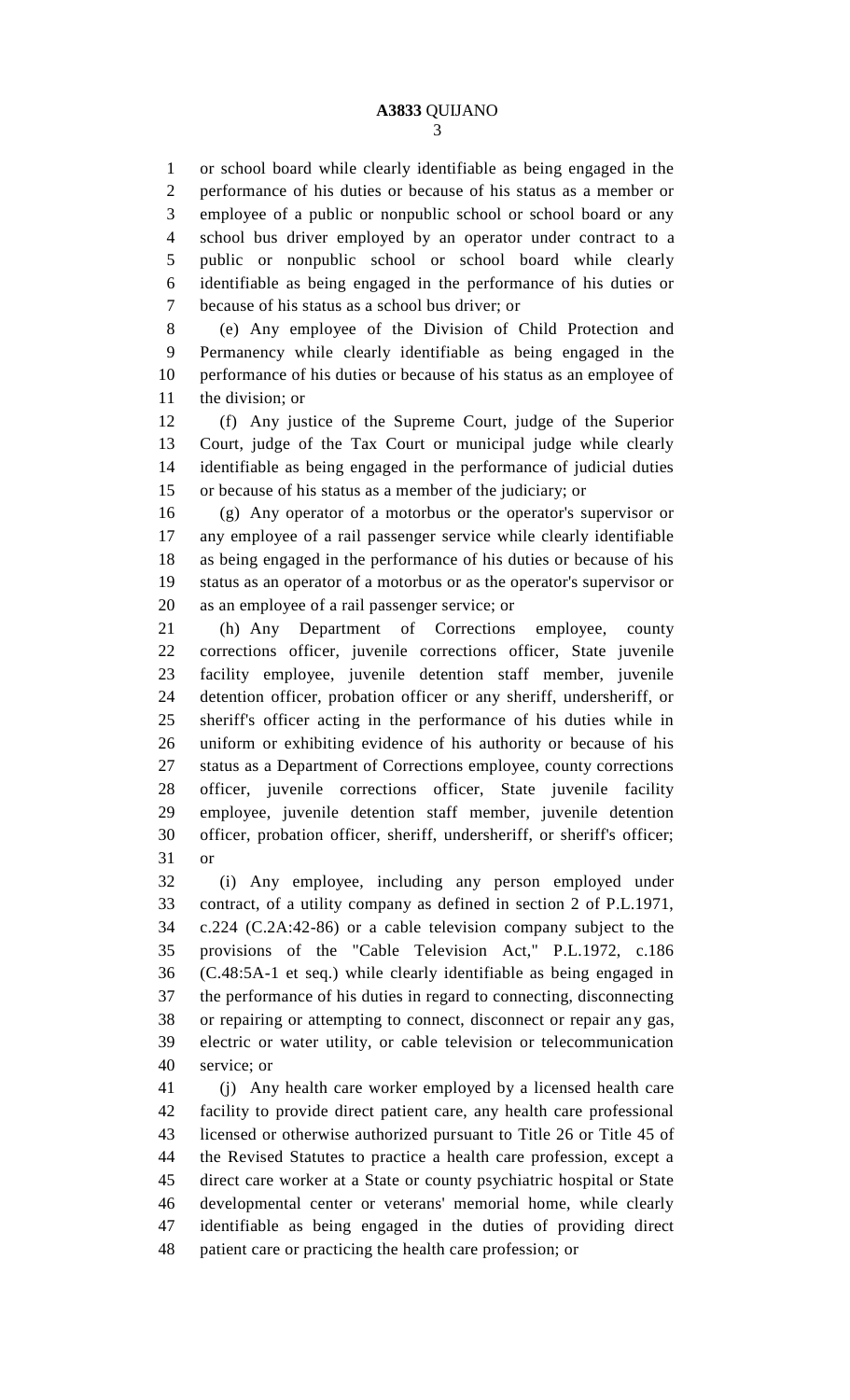(k) Any direct care worker at a State or county psychiatric hospital or State developmental center or veterans' memorial home, while clearly identifiable as being engaged in the duties of providing direct patient care or practicing the health care profession, provided that the actor is not a patient or resident at the facility who is classified by the facility as having a mental illness or developmental disability; or

 (6) Causes bodily injury to another person while fleeing or attempting to elude a law enforcement officer in violation of subsection b. of N.J.S.2C:29-2 or while operating a motor vehicle in violation of subsection c. of N.J.S.2C:20-10. Notwithstanding any other provision of law to the contrary, a person shall be strictly liable for a violation of this paragraph upon proof of a violation of subsection b. of N.J.S.2C:29-2 or while operating a motor vehicle in violation of subsection c. of N.J.S.2C:20-10 which resulted in bodily injury to another person; or

 (7) Attempts to cause significant bodily injury to another or causes significant bodily injury purposely or knowingly or, under circumstances manifesting extreme indifference to the value of human life recklessly causes such significant bodily injury; or

 (8) Causes bodily injury by knowingly or purposely starting a fire or causing an explosion in violation of N.J.S.2C:17-1 which results in bodily injury to any emergency services personnel involved in fire suppression activities, rendering emergency medical services resulting from the fire or explosion or rescue operations, or rendering any necessary assistance at the scene of the fire or explosion, including any bodily injury sustained while responding to the scene of a reported fire or explosion. For purposes of this paragraph, "emergency services personnel" shall include, but not be limited to, any paid or volunteer fireman, any person engaged in emergency first-aid or medical services and any law enforcement officer. Notwithstanding any other provision of law to the contrary, a person shall be strictly liable for a violation of this paragraph upon proof of a violation of N.J.S.2C:17-1 which resulted in bodily injury to any emergency services personnel; or

 (9) Knowingly, under circumstances manifesting extreme indifference to the value of human life, points or displays a firearm, as defined in subsection f. of N.J.S.2C:39-1, at or in the direction of a law enforcement officer; or

 (10) Knowingly points, displays or uses an imitation firearm, as defined in subsection v. of N.J.S.2C:39-1, at or in the direction of a law enforcement officer with the purpose to intimidate, threaten or attempt to put the officer in fear of bodily injury or for any unlawful purpose; or

 (11) Uses or activates a laser sighting system or device, or a system or device which, in the manner used, would cause a reasonable person to believe that it is a laser sighting system or device, against a law enforcement officer acting in the performance of his duties while in uniform or exhibiting evidence of his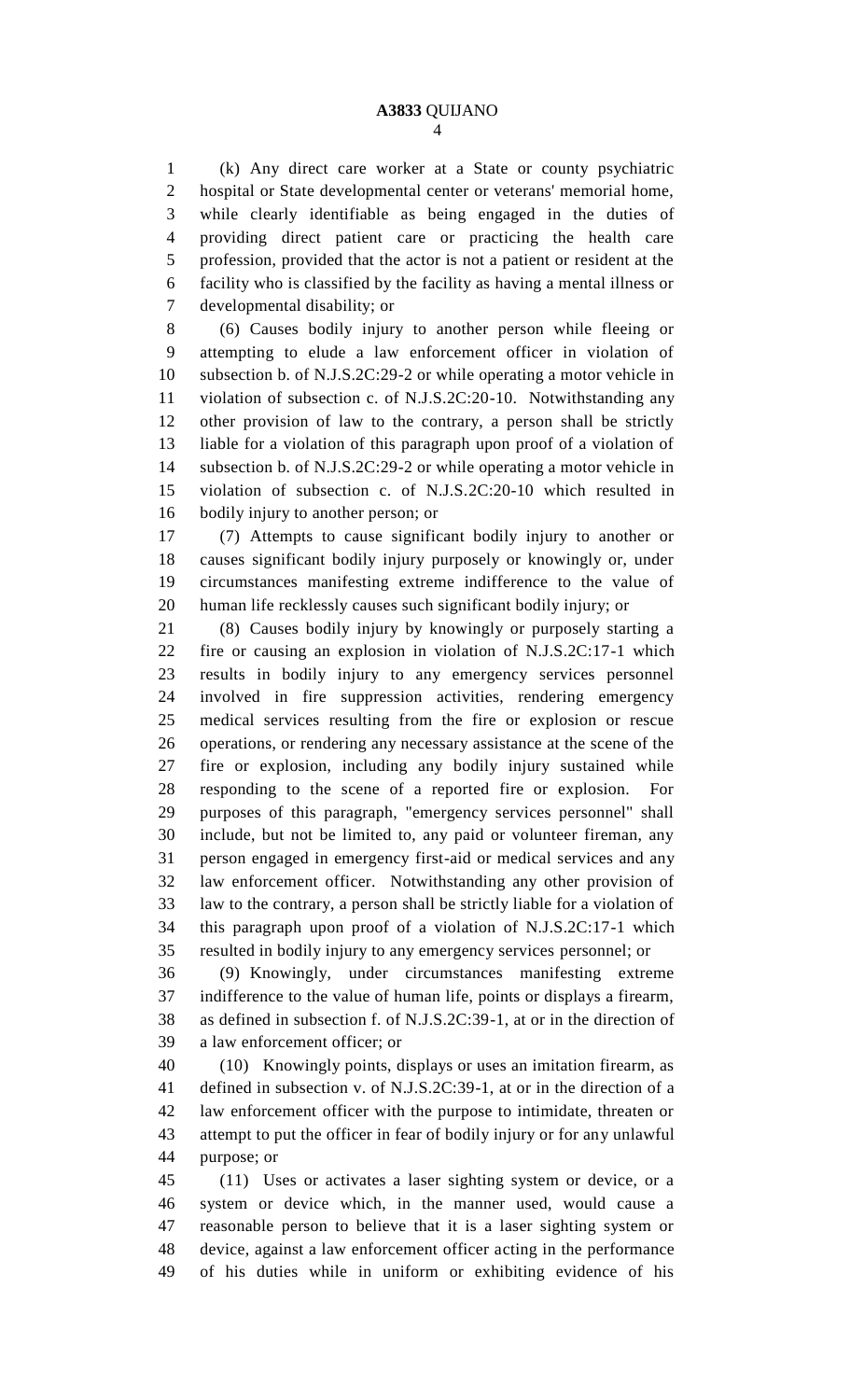authority. As used in this paragraph, "laser sighting system or device" means any system or device that is integrated with or affixed to a firearm and emits a laser light beam that is used to assist in the sight alignment or aiming of the firearm; **[**or**]**

 (12) Attempts to cause significant bodily injury or causes significant bodily injury purposely or knowingly or, under circumstances manifesting extreme indifference to the value of human life, recklessly causes significant bodily injury to a person who, with respect to the actor, meets the definition of a victim of domestic violence, as defined in subsection d. of section 3 of P.L.1991, c.261 (C.2C:25-19); or

 (13) Knowingly obstructs the breathing or blood circulation of a person who, with respect to the actor, meets the definition of a 14 victim of domestic violence, as defined in subsection d. of section 3 15 of P.L.1991, c.261 (C.2C:25-19), by applying pressure on the throat or neck or blocking the nose or mouth of the person, thereby causing or attempting to cause bodily injury, stupor, or loss of 18 consciousness for any period of time.

 Aggravated assault under paragraphs (1) and (6) of subsection b. of this section is a crime of the second degree; under paragraphs 21 (2), (7), (9) and (10) of subsection b. of this section is a crime of the third degree; under paragraphs (3) and (4) of subsection b. of this section is a crime of the fourth degree; and under paragraph (5) of subsection b. of this section is a crime of the third degree if the victim suffers bodily injury, otherwise it is a crime of the fourth degree. Aggravated assault under paragraph (8) of subsection b. of this section is a crime of the third degree if the victim suffers bodily injury; if the victim suffers significant bodily injury or serious bodily injury it is a crime of the second degree. Aggravated assault under paragraph (11) of subsection b. of this section is a crime of 31 the third degree. Aggravated assault under paragraph (12) or (13) of subsection b. of this section is a crime of the third degree but the presumption of non-imprisonment set forth in subsection e. of N.J.S.2C:44-1 for a first offense of a crime of the third degree shall not apply.

 c. (1) A person is guilty of assault by auto or vessel when the person drives a vehicle or vessel recklessly and causes either serious bodily injury or bodily injury to another. Assault by auto or vessel is a crime of the fourth degree if serious bodily injury results and is a disorderly persons offense if bodily injury results. Proof that the defendant was operating a hand-held wireless telephone while driving a motor vehicle in violation of section 1 of P.L.2003, c.310 (C.39:4-97.3) may give rise to an inference that the defendant was driving recklessly.

 (2) Assault by auto or vessel is a crime of the third degree if the person drives the vehicle while in violation of R.S.39:4-50 or section 2 of P.L.1981, c.512 (C.39:4-50.4a) and serious bodily injury results and is a crime of the fourth degree if the person drives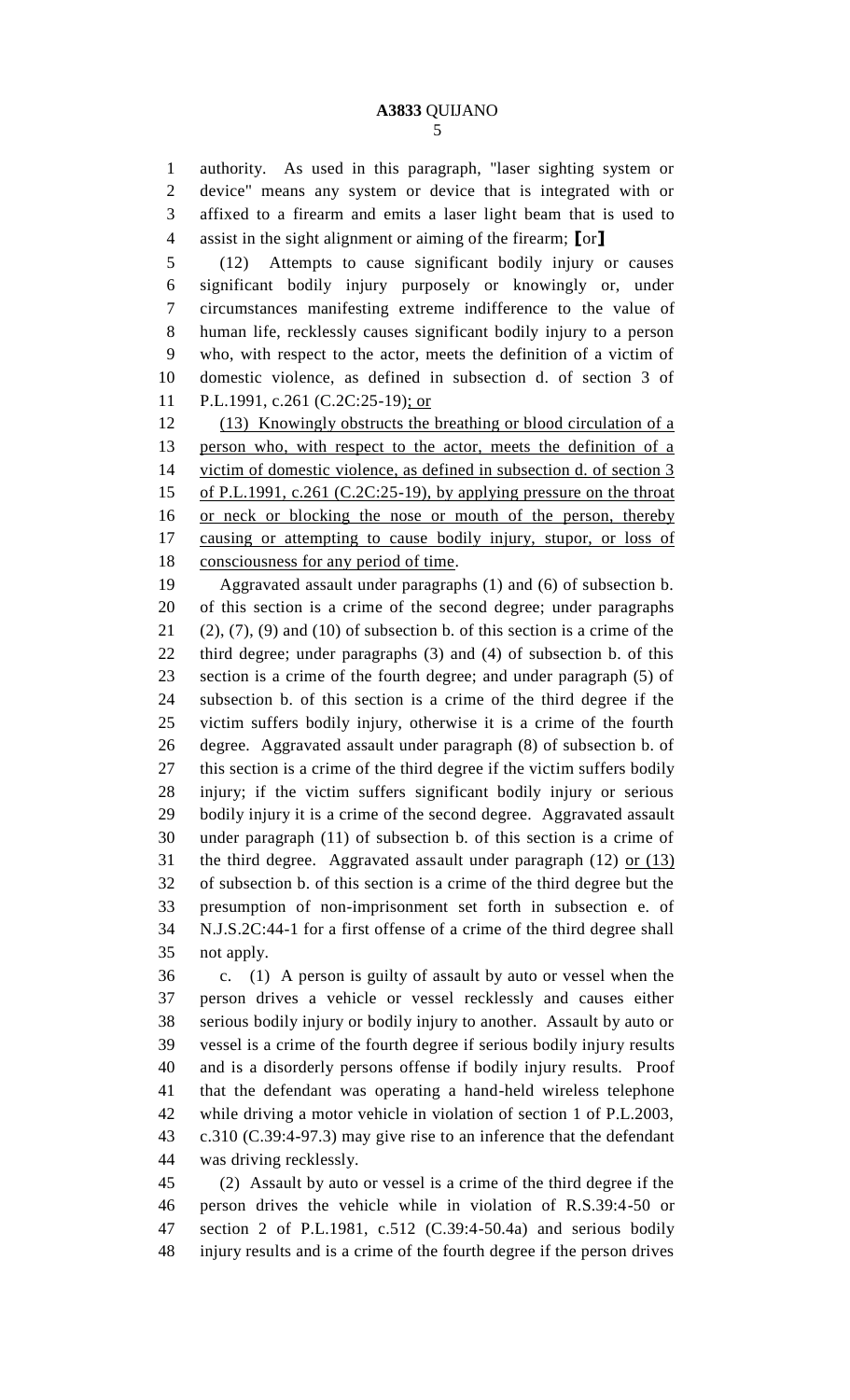## **A3833** QUIJANO

 the vehicle while in violation of R.S.39:4-50 or section 2 of P.L.1981, c.512 (C.39:4-50.4a) and bodily injury results. (3) Assault by auto or vessel is a crime of the second degree if serious bodily injury results from the defendant operating the auto or vessel while in violation of R.S.39:4-50 or section 2 of P.L.1981, c.512 (C.39:4-50.4a) while: (a) on any school property used for school purposes which is owned by or leased to any elementary or secondary school or school board, or within 1,000 feet of such school property; (b) driving through a school crossing as defined in R.S.39:1-1 if the municipality, by ordinance or resolution, has designated the school crossing as such; or (c) driving through a school crossing as defined in R.S.39:1-1 knowing that juveniles are present if the municipality has not designated the school crossing as such by ordinance or resolution. Assault by auto or vessel is a crime of the third degree if bodily injury results from the defendant operating the auto or vessel in violation of this paragraph. A map or true copy of a map depicting the location and boundaries of the area on or within 1,000 feet of any property used for school purposes which is owned by or leased to any elementary or secondary school or school board produced pursuant to section 1 of P.L.1987, c.101 (C.2C:35-7) may be used in a prosecution under subparagraph (a) of paragraph (3) of this subsection. It shall be no defense to a prosecution for a violation of subparagraph (a) or (b) of paragraph (3) of this subsection that the defendant was unaware that the prohibited conduct took place while on or within 1,000 feet of any school property or while driving through a school crossing. Nor shall it be a defense to a prosecution under subparagraph (a) or (b) of paragraph (3) of this subsection that no juveniles were present on the school property or crossing zone at the time of the offense or that the school was not in session. (4) Assault by auto or vessel is a crime of the third degree if the person purposely drives a vehicle in an aggressive manner directed at another vehicle and serious bodily injury results and is a crime of the fourth degree if the person purposely drives a vehicle in an aggressive manner directed at another vehicle and bodily injury results. For purposes of this paragraph, "driving a vehicle in an aggressive manner" shall include, but is not limited to, unexpectedly altering the speed of the vehicle, making improper or erratic traffic lane changes, disregarding traffic control devices, failing to yield the right of way, or following another vehicle too

closely.

 As used in this subsection, "vessel" means a means of conveyance for travel on water and propelled otherwise than by muscular power.

 d. A person who is employed by a facility as defined in section 2 of P.L.1977, c.239 (C.52:27G-2) who commits a simple assault as defined in paragraph (1) or (2) of subsection a. of this section upon